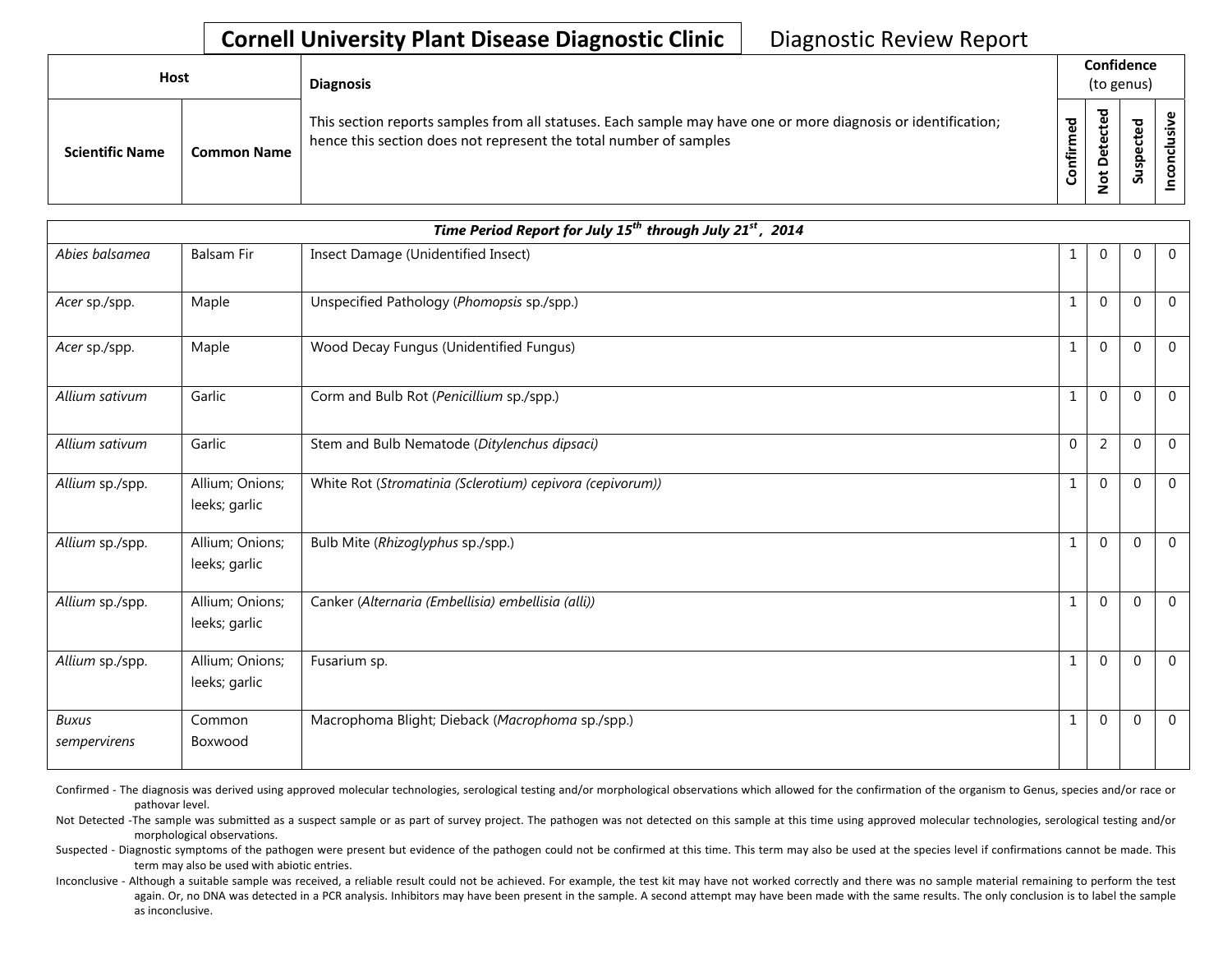| Host                   |                    | <b>Diagnosis</b>                                                                                                                                                                   |                      | Confidence<br>(to genus)                              |                    |  |
|------------------------|--------------------|------------------------------------------------------------------------------------------------------------------------------------------------------------------------------------|----------------------|-------------------------------------------------------|--------------------|--|
| <b>Scientific Name</b> | <b>Common Name</b> | This section reports samples from all statuses. Each sample may have one or more diagnosis or identification;<br>hence this section does not represent the total number of samples | ᇃ<br>ω<br>Ē<br>onfir | ᅙ<br>$\mathbf \omega$<br>ں<br>ق<br>ÒΨ<br>$\circ$<br>Ž | ъ<br>ن<br>ဒူ<br>వె |  |

| <b>Buxus</b>       | Common        | Mechanical Damage (Abiotic disorder)                                   | 0            | $\mathbf 0$  | 1            | $\mathbf{0}$   |
|--------------------|---------------|------------------------------------------------------------------------|--------------|--------------|--------------|----------------|
| sempervirens       | Boxwood       |                                                                        |              |              |              |                |
| <b>Buxus</b>       | Common        | Volutella Leaf Blight; Dieback (Volutella sp./spp.)                    | 1            | $\mathbf 0$  | $\mathbf 0$  | $\mathbf{0}$   |
| sempervirens       | Boxwood       |                                                                        |              |              |              |                |
| Buxus sp./spp.     | Boxwood       | Macrophoma Blight; Dieback (Macrophoma sp./spp.)                       | $\mathbf{1}$ | $\mathbf{0}$ | $\mathbf 0$  | $\mathbf{0}$   |
| Buxus sp./spp.     | Boxwood       | Mechanical Damage (Abiotic disorder)                                   | 0            | 0            | 1            | $\Omega$       |
| Buxus sp./spp.     | Boxwood       | Volutella Leaf Blight; Dieback (Volutella sp./spp.)                    | 1            | 0            | $\mathbf 0$  | $\Omega$       |
| Capsicum sp./spp.  | Pepper        | Bacterial Leaf Spot (Pseudomonas syringae)                             | $\mathbf{1}$ | $\mathbf{0}$ | $\mathbf 0$  | $\Omega$       |
| Capsicum sp./spp.  | Pepper        | Tomato; Pepper Bacterial Spot (Xanthomonas campestris pv. vesicatoria) | 0            | 0            | $\mathbf{1}$ | $\Omega$       |
| Chrysanthemum      | Chrysanthemum | Not Pathogen; Saprophyte (Secondary Agents; Saprophytes; Unspecif.)    | 0            | $\mathbf{0}$ | $\mathbf{1}$ | $\mathbf 0$    |
| sp./spp. hybrids   |               |                                                                        |              |              |              |                |
| Chrysanthemum      | Chrysanthemum | Planting Too Deep (Abiotic disorder)                                   | 0            | $\mathbf{0}$ | 1            | $\mathbf 0$    |
| sp./spp. hybrids   |               |                                                                        |              |              |              |                |
| Cucurbita sp./spp. | Pumpkin       | Cucurbit Bacterial Wilt (Erwinia tracheiphila)                         | $\mathbf{1}$ | 0            | $\mathbf 0$  | $\overline{0}$ |
| Cucurbita sp./spp  | Squash        | Bacterial Soft Rot (Unidentified Bacterium)                            | 1            | 0            | $\mathbf 0$  | $\mathbf{0}$   |
| Cucurbita sp./spp  | Squash        | High Soluble Salt (Abiotic disorder)                                   | 0            | 0            | 1            | $\mathbf 0$    |

Confirmed - The diagnosis was derived using approved molecular technologies, serological testing and/or morphological observations which allowed for the confirmation of the organism to Genus, species and/or race or pathovar level.

Not Detected -The sample was submitted as a suspect sample or as part of survey project. The pathogen was not detected on this sample at this time using approved molecular technologies, serological testing and/or morphological observations.

Suspected - Diagnostic symptoms of the pathogen were present but evidence of the pathogen could not be confirmed at this time. This term may also be used at the species level if confirmations cannot be made. This term may also be used with abiotic entries.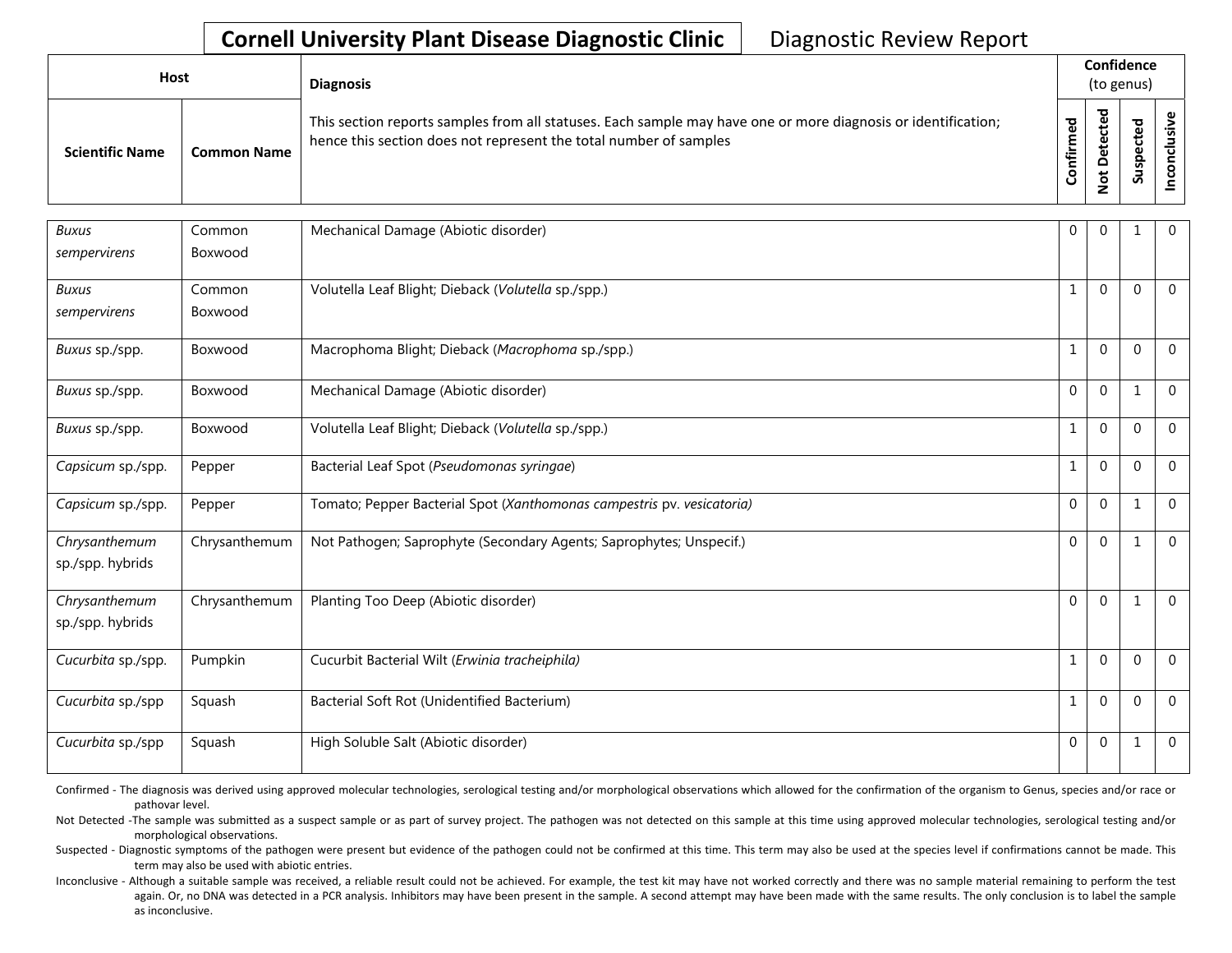| Host                   |                    | <b>Diagnosis</b>                                                                                                                                                                   |                                 |                                | Confidence<br>(to genus) |  |
|------------------------|--------------------|------------------------------------------------------------------------------------------------------------------------------------------------------------------------------------|---------------------------------|--------------------------------|--------------------------|--|
| <b>Scientific Name</b> | <b>Common Name</b> | This section reports samples from all statuses. Each sample may have one or more diagnosis or identification;<br>hence this section does not represent the total number of samples | $\mathbf{\sigma}$<br>e<br>onfir | ᅙ<br>ு<br>ں<br>ete<br><u>ខ</u> | ਠ<br>ن<br>ဒ္ဓ<br>◡<br>S  |  |

| Cucurbita sp./spp  | Squash                   | Plectosporium Blight (Monographella (Plectosporium) sp./spp.)         | 3              | $\mathbf 0$  | $\mathbf 0$      | $\mathbf 0$    |
|--------------------|--------------------------|-----------------------------------------------------------------------|----------------|--------------|------------------|----------------|
| Cucurbita sp./spp  | Squash                   | Bacterial Spot (Xanthomonas cucurbitae (campestris) (pv. cucurbitae)) | 1              | $\mathbf{0}$ | $\mathbf 0$      | $\Omega$       |
| Cucurbita sp./spp. | Squash                   | Unspecified pathology (Rhizoctonia sp./spp.)                          | 1              | $\mathbf{0}$ | $\boldsymbol{0}$ | $\mathbf 0$    |
| Delphinium spp.    | Larkspur                 | Pythium Root Rot and/or Crown Rot (Pythium ultimum)                   | $\mathbf 1$    | $\mathbf 0$  | $\boldsymbol{0}$ | $\mathbf 0$    |
| Fragaria sp./spp.  | Strawberry               | Insufficient Sample (Identification Analysis)                         | 1              | $\mathbf 0$  | $\boldsymbol{0}$ | $\mathbf{0}$   |
| Fragaria sp./spp.  | Strawberry               | pH Induced Pathology (Abiotic disorder)                               | $\Omega$       | $\mathbf{0}$ | 1                | $\mathbf 0$    |
| Humulus lupulus    | Hops                     | Nutrient Imbalance (Abiotic disorder)                                 | $\overline{0}$ | $\mathbf{0}$ | $\overline{3}$   | $\Omega$       |
| Humulus lupulus    | Hops                     | Oedema; Edema (Abiotic disorder)                                      | 3              | $\mathbf{0}$ | $\mathbf{0}$     | $\mathbf{0}$   |
| Humulus lupulus    | Hops                     | Spider Mites (Family Tetranychidae)                                   | $\overline{2}$ | $\Omega$     | $\mathbf{0}$     | $\mathbf 0$    |
| Lycopersicon       | Tomato                   | Early Blight; Leaf Spot (Alternaria solani)                           | 1              | $\mathbf{0}$ | $\boldsymbol{0}$ | $\mathbf{0}$   |
| sp./spp.           |                          |                                                                       |                |              |                  |                |
| Phaseolus vulgaris | Snap Bean;<br>green bean | Bacterial Brown Spot (Pseudomonas syringae pv. syringae)              | $\mathbf{1}$   | $\mathbf 0$  | $\boldsymbol{0}$ | $\overline{0}$ |
| Picea abies        | Norway Spruce            | High Soil Moisture (Abiotic disorder)                                 | $\overline{0}$ | $\mathbf{0}$ | 1                | $\mathbf 0$    |

- Confirmed The diagnosis was derived using approved molecular technologies, serological testing and/or morphological observations which allowed for the confirmation of the organism to Genus, species and/or race or pathovar level.
- Not Detected -The sample was submitted as a suspect sample or as part of survey project. The pathogen was not detected on this sample at this time using approved molecular technologies, serological testing and/or morphological observations.
- Suspected Diagnostic symptoms of the pathogen were present but evidence of the pathogen could not be confirmed at this time. This term may also be used at the species level if confirmations cannot be made. This term may also be used with abiotic entries.
- Inconclusive Although a suitable sample was received, a reliable result could not be achieved. For example, the test kit may have not worked correctly and there was no sample material remaining to perform the test again. Or, no DNA was detected in a PCR analysis. Inhibitors may have been present in the sample. A second attempt may have been made with the same results. The only conclusion is to label the sample as inconclusive.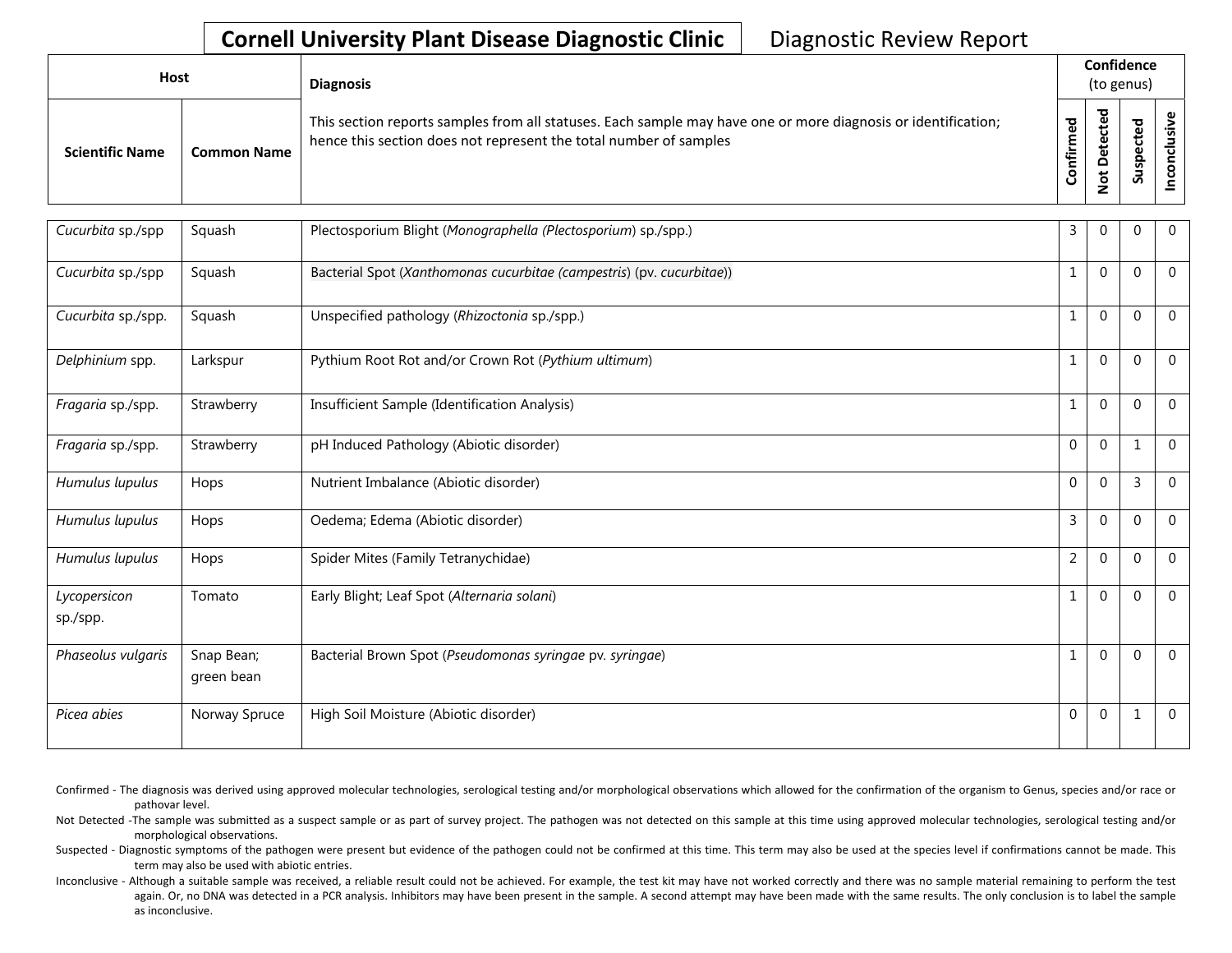| <b>Host</b>            |                    | <b>Diagnosis</b>                                                                                                                                                                   |               | Confidence<br>(to genus) |                                      |   |  |
|------------------------|--------------------|------------------------------------------------------------------------------------------------------------------------------------------------------------------------------------|---------------|--------------------------|--------------------------------------|---|--|
| <b>Scientific Name</b> | <b>Common Name</b> | This section reports samples from all statuses. Each sample may have one or more diagnosis or identification;<br>hence this section does not represent the total number of samples | ᇴ<br>tir<br>U | ᇃ<br>ω<br>پ<br>۰<br>∼    | ठ<br>ω<br>ن<br>ω<br>௨<br>s<br>Б<br>S | ں |  |

| Picea abies                | Norway Spruce      | Not Pathogen; Saprophyte (Secondary Agents; Saprophytes; Unspecif.) | 1              | $\mathbf{0}$ | $\mathbf{0}$     | $\mathbf 0$      |
|----------------------------|--------------------|---------------------------------------------------------------------|----------------|--------------|------------------|------------------|
| Picea pungens              | <b>Blue Spruce</b> | Root Damage (Abiotic disorder)                                      | $\overline{0}$ | $\mathbf{0}$ | 1                | $\boldsymbol{0}$ |
| Picea pungens              | <b>Blue Spruce</b> | Stigmina Needle Blight (Stigmina lautii)                            | 1              | $\mathbf{0}$ | $\mathbf 0$      | $\mathbf 0$      |
| Picea pungens              | <b>Blue Spruce</b> | Unspecified Pathology (Rhizosphaera sp./spp.)                       | 1              | $\Omega$     | $\mathbf{0}$     | $\Omega$         |
| Quercus phellos            | <b>Willow Oak</b>  | Armillaria Root Rot (Armillaria (Armillariella) sp./spp.)           | $\mathbf{0}$   | 1            | 0                | $\Omega$         |
| Quercus phellos            | <b>Willow Oak</b>  | Crown and Root Rot (Phytophthora sp./spp.)                          | $\overline{0}$ | 1            | $\boldsymbol{0}$ | $\boldsymbol{0}$ |
| Quercus phellos            | <b>Willow Oak</b>  | Unknown Abiotic Disorder (Abiotic disorder)                         | $\overline{0}$ | $\mathbf{0}$ | 1                | $\boldsymbol{0}$ |
| Quercus sp./spp.           | Oak                | Additional Sample Requested (Identification Analysis)               | 1              | $\mathbf 0$  | 0                | $\mathbf 0$      |
| Rosa sp./spp.              | Rose               | Rose Rosette Disease (Rose rosette-associated virus (RRaV))         | 1              | $\mathbf{0}$ | $\mathbf{0}$     | $\mathbf 0$      |
| Rosa sp./spp.              | Rose               | Rose Rosette Disease Mite (Phyllocoptes fructiphilus)               | $\mathbf{0}$   | 1            | $\mathbf{0}$     | $\mathbf 0$      |
| Solanum<br>tuberosum       | Potato             | Brown Spot (Alternaria alternata (tenius))                          | 1              | $\mathbf{0}$ | $\mathbf 0$      | $\Omega$         |
| Turfgrass mixed<br>species | Turfgrass          | Bulb and Stem Nematodes Genus (Tylenchus sp./spp.)                  |                | $\Omega$     | 0                | $\Omega$         |

Confirmed - The diagnosis was derived using approved molecular technologies, serological testing and/or morphological observations which allowed for the confirmation of the organism to Genus, species and/or race or pathovar level.

Not Detected -The sample was submitted as a suspect sample or as part of survey project. The pathogen was not detected on this sample at this time using approved molecular technologies, serological testing and/or morphological observations.

Suspected - Diagnostic symptoms of the pathogen were present but evidence of the pathogen could not be confirmed at this time. This term may also be used at the species level if confirmations cannot be made. This term may also be used with abiotic entries.